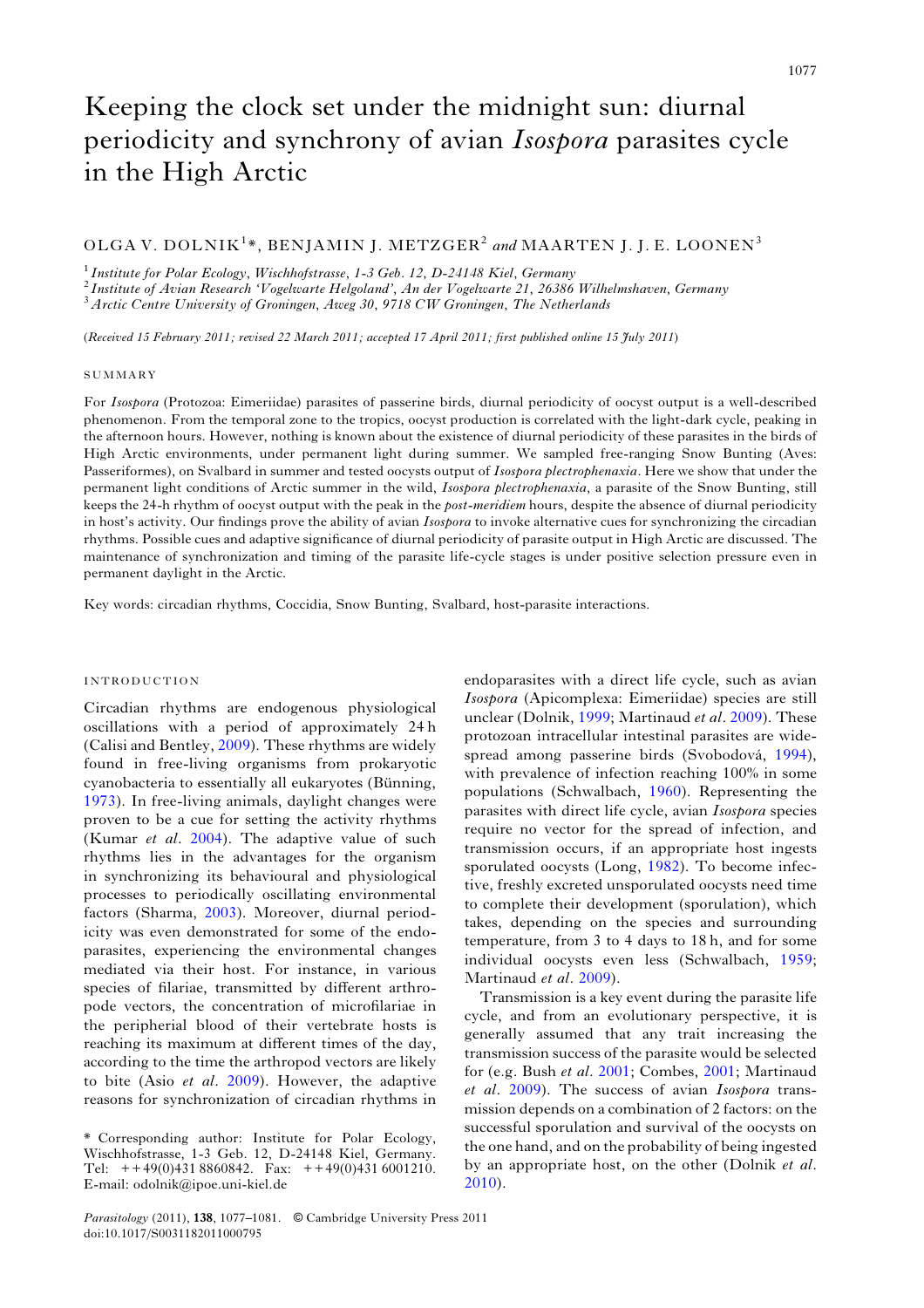From the temperate zone to the tropics, in different Isospora spp. from various families of passerine birds, oocyst output does not occur continually or stochastically during the day, but emergence of individual oocysts is highly synchronized, peaking in the afternoon (Boughton, [1933](#page-4-0); Schwalbach, [1960](#page-4-0); Grulet et al. [1986](#page-4-0); Dolnik, [1999;](#page-4-0) Lindström et al. [2009](#page-4-0)).

This periodicity was hypothesized to be an adaptation of the parasite to increase both (1) the success of the sporulation and survival of the oocysts (Dolnik,  $1999$ ; Martinaud *et al.* [2009](#page-4-0)), and (2) the probability of being swallowed by a new host (Dolnik et al. [2010\)](#page-4-0). The first is possible because afternoon output enables the parasite to avoid lethal solar radiation and desiccation of its exogenous stages during the critical time of sporulation (Boughton, [1933](#page-4-0); Schwalbach, [1960](#page-4-0); Dolnik, [1999\)](#page-4-0). Vulnerability of unsporulated oocysts to desiccation and destruction via UV radiation has been experimentally demonstrated recently (e.g. Martinaud et al. [2009\)](#page-4-0), although there are exceptions (Barré and Troncy, [1974](#page-4-0)). After completing their development, the now sporulated oocysts are resistant to sunlight and desiccation (Long, [1982;](#page-4-0) Belli et al. [2006](#page-4-0)) and at this stage they serve the purpose of preservation and dispersion. The latter advantage for the transmission is possible due to the coincidence of oocyst output peak with the evening peak of bird feeding activity (Dolnik, [1999](#page-4-0)), which allows the oocysts to be shed at the foraging grounds.

Experimental work on temperate zone passerines has shown that the peak of *Isospora* oocyst production depends on daylight periodicity and occurs during the second half of the day (Boughton, [1933;](#page-4-0) Dolnik, [1999](#page-4-0); Wild, [2003\)](#page-4-0). Furthermore, experiments on House Sparrows showed that when the light regime was reversed (by swapping the dark and light periods), not only host activity rhythms changed but also the peak of Isospora oocyst output, being adjusted to the altered light conditions (Boughton, [1933](#page-4-0)). Also, experiments involving food provision of sparrows during either the first or the second part of the day only, revealed that host temporal pattern of foraging does not affect the temporal emergence of oocysts in the birds' faeces (Boughton, [1933\)](#page-4-0). Experimental conditions with constant dim light and food ad libitum destroy not only the circadian activity rhythms of the host, but also the rhythms of oocyst output in House Sparrows (Wild, [2003\)](#page-4-0). However, if then the food availability is restricted to a particular time of the day, the oocyst output happens at the same time of the day (Boughton, [1933](#page-4-0); Wild, [2003](#page-4-0)).

On the other hand, Isospora parasites are recorded in passerine birds breeding in the Arctic  $($ >66°33′ above the Polar Circle). During the Arctic summer, there are 24 h of continuous daylight for several months while there is no light at all during the Arctic winter. The lack of light-dark alternation poses unique challenges to the circadian systems of both the hosts and their parasites.

The aim of this study was to investigate how the polar day affects the diurnal periodicity of isosporan parasites from natural polar inhabitants. By suggesting that in the wild, synchronization of oocyst output is under positive selection throughout the latitudes, we hypothesized that in arctic inhabitants under natural conditions, the synchronized rhythm of oocyst output is kept under continuous light of the polar day in summer.

#### MATERIALS AND METHODS

Our model host species, the Snow Bunting (Plectrophenax nivalis nivalis), is the northernmost breeding passerine bird in the world (Cramp and Perrins, [1994\)](#page-4-0), and the only passerine breeding annually and in large numbers in the High Arctic conditions of Svalbard. This small bird typically arrives at the breeding grounds on Svalbard in the end of March–April, and leaves in August– September, to spend the winter in temperate areas (Cramp and Perrins, [1994\)](#page-4-0). By this pattern, the Snow Bunting spends over half of the year in a temperate zone with a light-dark rhythm, but during the reproductive season, this bird experiences continuous daylight.

Isospora plectrophenaxia Dolnik and Loonen [2007](#page-4-0) was chosen as the model parasite species. This intracellular intestinal parasite has been described from Snow Buntings and is known to have successful transmission on Svalbard (Dolnik and Loonen, [2007](#page-4-0)), thus allowing investigation of its circadian rhythm at the breeding site of its host.

The samples were collected in Ny-Ålesund, Svalbard (78°55′N; 11°55′E) in July 2006, 2007 and 2009. Due to the location of the study site north of the polar circle, there is continuous sunlight during the period from 19 April until 23 August. In total, 250 fresh faecal samples, homogenously distributed through different times of the day  $(0-24 h)$ , were collected from 37 nestlings, 10 juvenile and 4 adult Snow Buntings. Fresh faecal samples of nestlings were collected from 38 nestlings from 11 nests; 14 nestlings were sampled once, 24 nestlings were sampled repeatedly, at least twice, at different time of the day. Additionally, samples from fledged juveniles and adult birds were collected by the following method. Juvenile and adult birds from the village population often rest alone on wooden covers of pipes, ca. 1 m broad, which are numerous and stretch along and across the village. Binocular observations of resting birds determined the exact moment and the spot of defecation, and the fresh faecal droplets were collected from the wooden pipe covers immediately after shedding. By this method, an additional 3 adults and 8 juvenile Snow Buntings were sampled.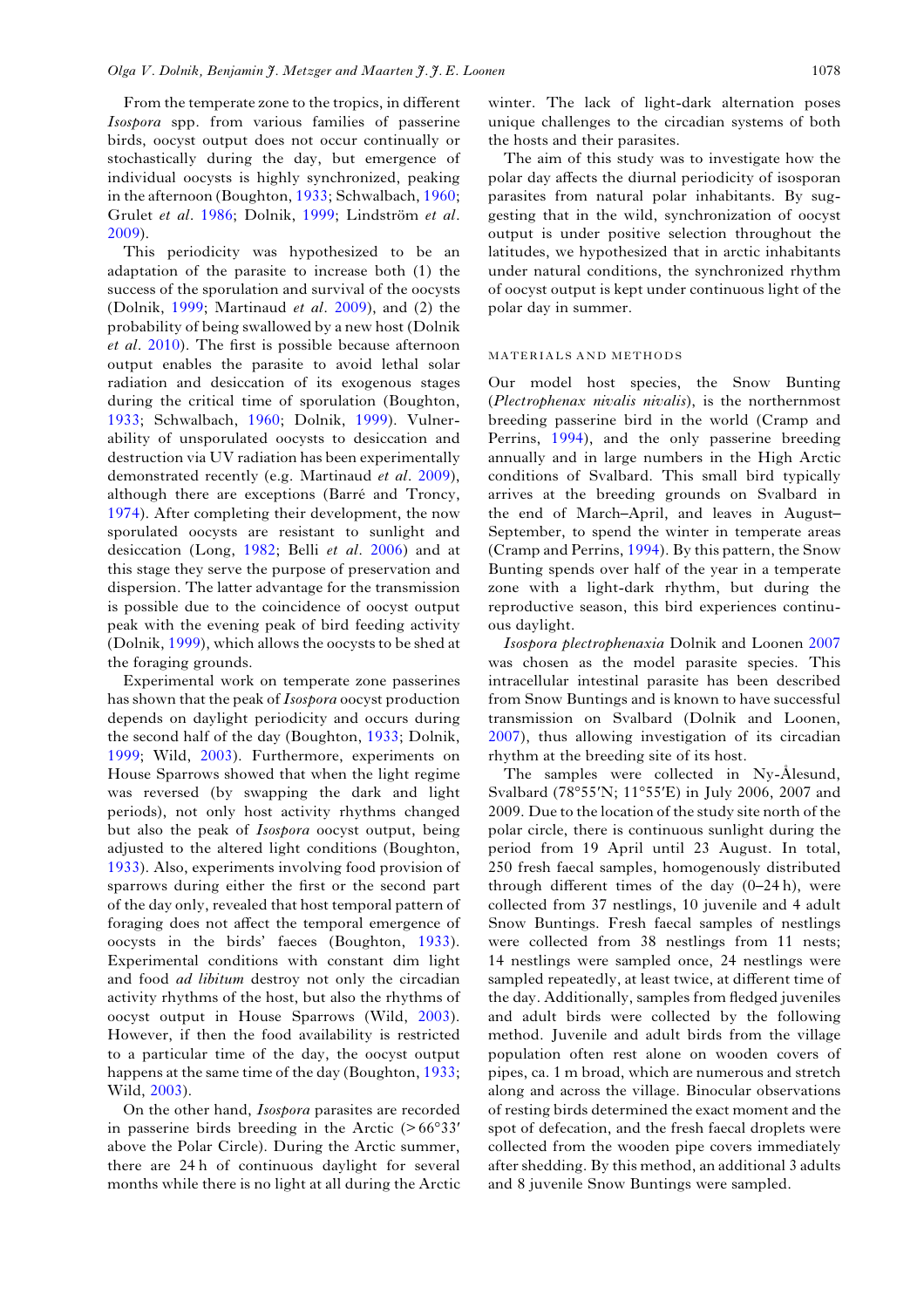

Fig. 1. Diurnal pattern of Isospora plectrophenaxia oocyst appearance in faecal samples of free-ranging Snow Buntings on Svalbard under continuous sunlight. Bars represent vectors of positive faecal samples with length= number of positive samples within 2-h intervals, and direction= time of the day; the line indicates direction of resulting mean vector± circular standard error.

All the samples were collected individually and stored in separate vials with a 2·5% aqueous solution of potassium dichromate  $K_2Cr_2O_7$  at room temperature until processed. Each sample was labelled with date, time of the day, and age of the bird. For nestlings, individual colour ring combinations were also noted, to allow individual attribution. In the laboratory, oocysts were separated from faeces by flotation in saturated NaCl solution for 5 min at <sup>375</sup> *g*, and the surface layer was removed using a 5-mm diameter loop, deposited on a slide, and immediately examined under ×100 magnification to determine the presence of the oocysts (for details, see Dolnik, [2006\)](#page-4-0); for species determination, ×1000 magnification with oil immersion was used.

The Atmospheric Observatory of the AWIPEV Base in Ny-Ålesund kindly provided data on the daily pattern of UV radiation on a clear July day at our study site, with the permission to use them for this publication.

Data were analysed using PASW statistics 18 and Oriana 2.0 for circular statistics. In the first approach, all faecal samples were treated as independent samples, because due to the life cycle of single parasite individuals, there is no reason to expect that variation between host individuals would explain variation in the parasite prevalence in different faecal samples. Each sample was assigned to the next even hour of the day. For each even hour (12 per 24 hours), mean prevalence (% of positive faecal samples) was calculated. Samples attributed to the next even hour were homogenously distributed among these 2-h intervals during the day  $\text{(chi}^2 = 12.848, \text{ D.F.} = 11,$ 



Fig. 2. Prevalence (%) of the Snow Bunting faecal samples containing Isospora plectrophenaxia oocysts at different day times on Svalbard under continuous sunlight in the wild in 2-h intervals  $(\pm S.E.M.)$  (bars), and solar UV radiation (UV300-700 nm) at the study site on a clear day in July (line).

 $P= 0.303$ ,  $n= 250$ ). Therefore, it was possible to test the time pattern of oocyst output by the Rayleigh test.

To control for the effects of repeated sampling of some individuals, as well as year- and nest-effects, in the second analysis, a general mixed model was performed. In the model, the oocyst output  $(0=$ oocysts absent; 1= oocysts present) was the response variable, time of the day (2-h intervals) was a fixed factor, while host individual, date and nest were random factors.

## RESULTS

All oocysts belonged to the species Isospora plectrophenaxia. Oocysts were found in faeces of 13 individual birds, in 19 of the 250 examined samples. Positive oocyst samples  $(n=19)$  peaked at 4 p.m. (about 37% of all positive) with a prevalence of 33% ±10·5% S.E.M. (Resulting vector: direction  $\mu$ = 17:37, length r = 0·46, concentration 1·034, circular variance 0·54, circular standard deviation 71·4°, Rayleigh  $Z=4.02$ ,  $P=0.016$ ) (Figs 1 and 2).

Time (2-h interval) was the significant factor in a general mixed model to explain the variance in oocyst output state (F=2.516, D.F.=11,  $P < 0.005$ ). Host individual, nest or sampling date were not associated with oocyst output.

On a clear day, the UV radiation reaches its maximum at noon, which in July on Spitsbergen can be up to  $20 \text{ W/m}^2$  for UV300-700 nm UVR, differing 5 times from that at midnight (Fig. 2).

#### DISCUSSION

The presence of diurnal periodicity and synchronism of oocyst output in the Arctic summer is especially interesting, because neither its mechanisms, nor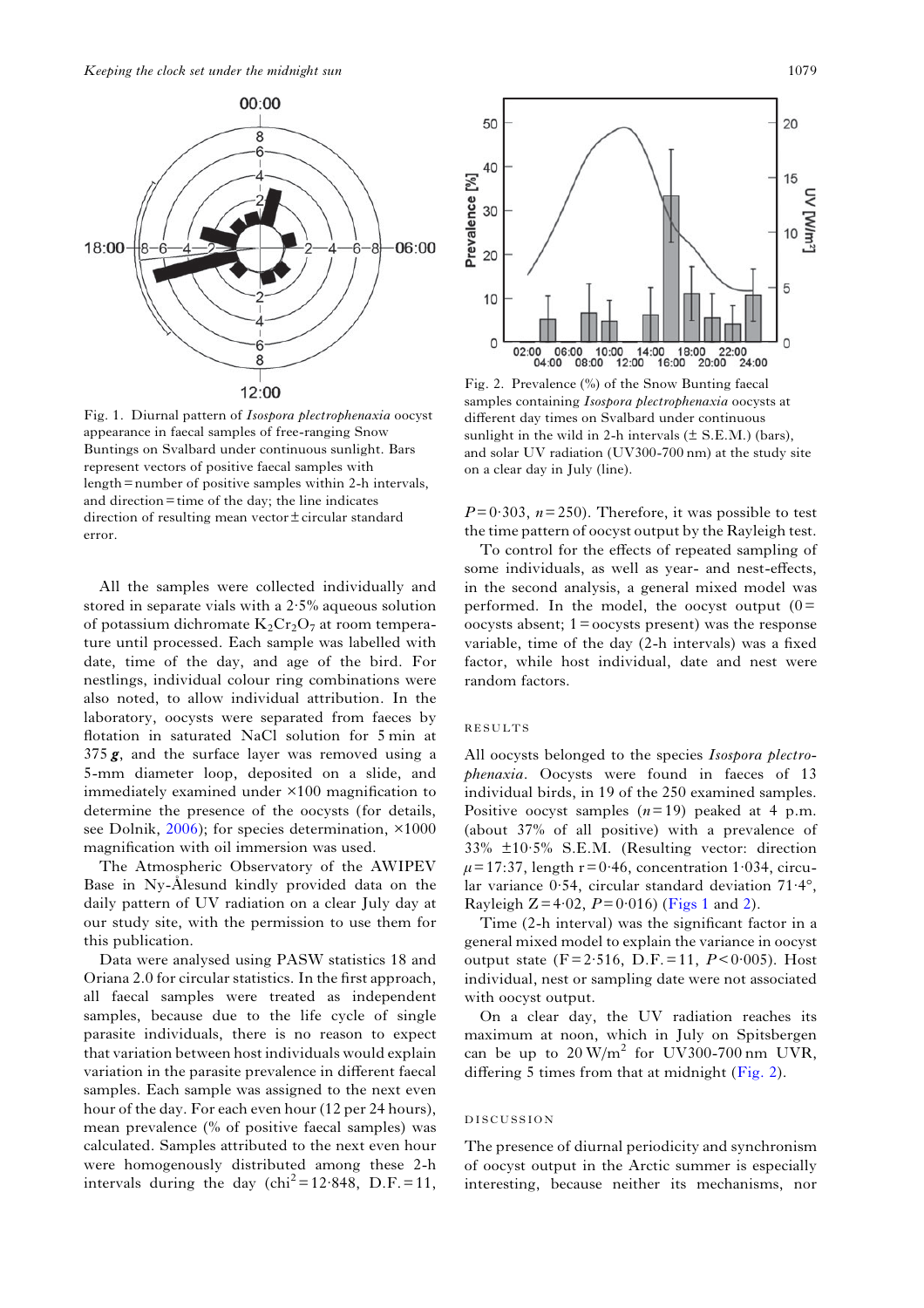adaptive reasons are clear. However, based on literature data available until now, some possible explanations can be discussed.

Except in the Polar Regions, daylight is the main external time cue (i.e. Zeitgeber) for synchronization of circadian rhythms in living organisms (Kumar et al. [2004\)](#page-4-0). In the wild, a 24-h period of light-dark cycle synchronizes the rhythm of melatonin secretion in pineal organ of the bird, which in turn coordinates the circadian rhythm of bird's activity. These cyclic changes of melatonin concentrations in the host's blood are used by avian Isospora for oocyst output synchronization (Wild, [2003;](#page-4-0) Brandmeier, [2006\)](#page-4-0). However, the very slight increase of melatonin around midnight, shown for Lapland Longspurs at 68th latitude in Alaska indoors (Hau et al. [2002\)](#page-4-0) can be expected to be even lower in free-ranging Snow Buntings at the 78th latitude. Indeed, in the experiments on Snow Buntings at Spitsbergen, it was confirmed that the slight differences of light intensity between 'day' and 'night' is not effective as the Zeitgeber for the birds (Krüll et al. [1985](#page-4-0)). Low or more or less constant melatonin leads to a destruction of the bird's own circadian rhythm under exper-imental conditions (Gwinner et al. [1997\)](#page-4-0) and in the wild (Cockerm, [1991;](#page-4-0) Reierth et al. [1999\)](#page-4-0) and is not enough to synchronize oocyst output rhythms of Isospora (Brandmeier, [2006\)](#page-4-0).

Therefore, Isospora parasites of birds in the High Arctic must be more sensitive to the slight changes in melatonin concentrations than their congeners from temperate zones, if we assume that they still use it as a Zeitgeber under polar day conditions. Otherwise, if host's melatonin is not available as a Zeitgeber for Isospora parasites, the oocyst output can be synchronized with an alternative Zeitgeber, namely the host's foraging activity (Wild, [2003;](#page-4-0) Brandmeier, [2006\)](#page-4-0). However, this alternative Zeitgeber is also not available for I. plectrophenaxia on Svalbard, as foraging activity of Snow Buntings seems to be randomly distributed throughout the 24 h, except for a 2-h break around midnight (Haarhaus, [1968](#page-4-0); Loonen, personal observations). In the absence of this alternative Zeitgeber, Isospora of experimental House Sparrows are not able to synchronize their rhythms any more, and the oocyst output loses its diurnal periodical pattern (Wild, [2003](#page-4-0); Brandmeier, [2006](#page-4-0)). On the contrary, although also lacking a possibility to use the host's melatonin or foraging activity rhythm to synchronize their circadian rhythmic, Isospora parasites of Snow Buntings on Svalbard nevertheless synchronize their life cycle, with a peak of oocyst output during the afternoon hours. This might be triggered by (1) endogenous rhythmicity in any other physiological parameter of the bird, e.g. body temperature (Willmer et al. 2000), or (2) have exogenous reason, e.g. midnight 'lull' in foraging activity of the host, due to diurnal variation in food availability, which in its turn can be caused by

ambient temperature (Erikstad, [1989](#page-4-0)). Whatever is playing the role of Zeitgeber for Isospora of Snow Buntings, this factor either does not exist in experimental House Sparrows under continuous light, or for some reason does not play the role of trigger for oocyst output from House Sparrows. Therefore, further research is needed to reveal which alternative Zeitgeber is used by Isospora parasites in the Polar Regions.

Possible adaptive reasons of afternoon oocyst output also remain unclear. The discrepancy between the results of the present study on the parasites of High Arctic inhabitants in the wild and those of birds in captivity (Boughton, [1933;](#page-4-0) Wild, [2003](#page-4-0); Brandmeier, [2006\)](#page-4-0) suggests the adaptive significance of synchronizing the circadian rhythms in continuous daylight conditions. The absence of a foraging activity pattern of Snow Buntings gives the afternoon appearance of the oocysts no advantages of being shed at the feeding grounds. The most reasonable explanation is adaptation of exogenous stages to changes in UV-radiation. The sun's irradiance, though being lowest in the Arctic, still varies significantly throughout the day, in clear summer days increasing 5 times at noon compared to midnight. Humidity as another abiotic factor which has been suggested as an adaptive reason for afternoon oocyst output of Isospora species in temperate zones (Dolnik, [1999](#page-4-0); Martinaud et al. [2009](#page-4-0)) can hardly be of significant importance for I. plectrophenaxia on Svalbard, because it remains over 70% throughout the day there.

An alternative explanation can be that the adaptive reason is linked to endogenous stages of the parasite's life cycle. First, it can be that the circadian rhythm of I. plectrophenaxia evolved on the winter grounds of the host in the temperate zone, and continues at the host's breeding grounds. However, in this case the question with the alternative Zeitgeber remains open. Second, it might be that synchronic re-colonization of new cells during merogony has advantages in the fight against the host's immune system. This is indirectly supported by the data of Grulet et al. ([1986\)](#page-4-0), showing that all stages of the Isospora life cycle in the House Sparrow are strictly synchronized. The third possible advantage of synchronic oocyst output might be that it is crucial for the parasite to reach a high concentration of oocysts in a droplet of faeces, to enable the infection of the next host. Indeed, the dose-dependent effect of coccidian infection is known for both domestic and wild animals (Long, [1982;](#page-4-0) Dolnik, [2002](#page-4-0)). If so, for the parasite, even in the High Arctic, massive synchronized oocyst release, enabling higher oocysts concentration in faecal droplet, might take over the advantage of being equally distributed over time and space.

Whatever the proximate functions and ultimate reasons are, we suggest that the ability of successful invoking of an alternative Zeitgeber by